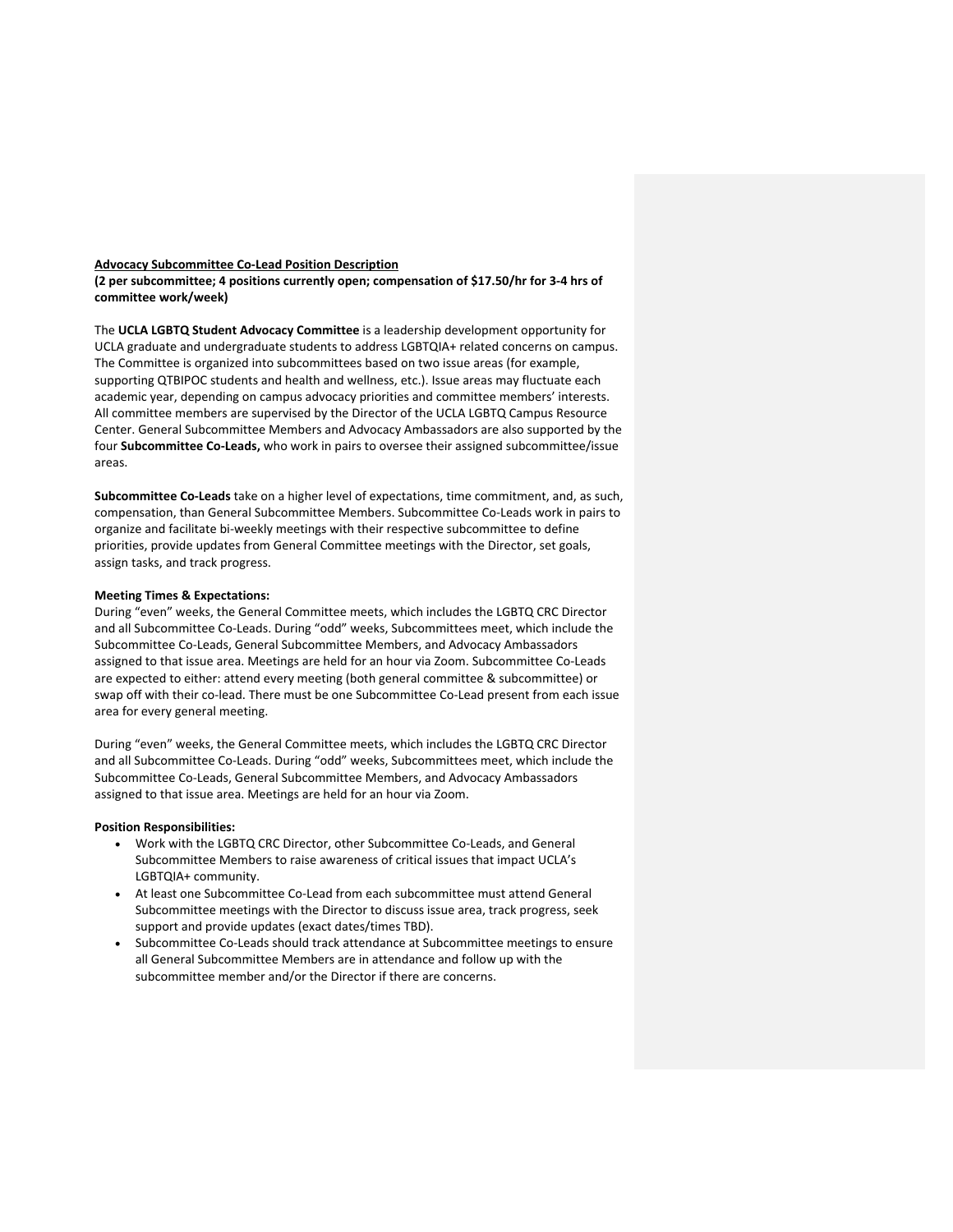- Subcommittee Co-Leads should provide facilitation and support to General Subcommittee Members and Advocacy Ambassadors during their bi-weekly meetings and tasks
- May consult with the UCLA LGBTQ CRC Director and/or participate in Zoom meetings with other campus administrators, department heads, students, staff, and faculty to discuss relevant issues.
- May host meetings and programs, develop reports, graphics, educational materials or other duties to support the committee's work

## **Minimum Position Qualifications:**

- ! Knowledge, sensitivity, and understanding of diverse lesbian, gay, bisexual, transgender, intersex, asexual, and aromantic people in a global context
- ! Demonstrated commitment to equity, diversity, and inclusion that centers social justice and intersectionality
- ! Knowledge and understanding of QTBIPOC experiences
- ! Demonstrated organizational and leadership experience and skills
- ! Demonstrated ability or experience in supporting, advising or supervising peers
- ! Ability to work and carry out projects without everyday direct supervision
- ! Ability to follow instructions and accept/apply constructive feedback with a positive attitude to improve performance
- $\blacksquare$  Must be a currently enrolled undergraduate or graduate student at UCLA

### **Preferred Position Qualifications:**

- ! Previous experience in LGBTQ or cultural center spaces
- ! Previous experience working with historically underrepresented populations
- ! Previous advocacy, governmental and/or leadership experience
- ! Work-Study funding preferred

### **Compensation:**

Advocacy Subcommittee Co-Leads will be paid an hourly rate of \$17.50/hr for 3-4 hrs of committee work/week.

All 2020-2021 LGBTQ Student Advocacy Committee appointments run from Winter 2020 – June 2021, excluding academic holidays. Interviews for the Subcommittee Co-Leads and General Subcommittee Members will be held via Zoom by the end week 1 of Winter quarter.

Applications are due by Mon Jan 4th, 2021 at 9am PST and interviews will be held via Zoom by the end week 1 of Winter quarter. If you have any questions, email Minnie Esquivel Gopar (mgopar@lgbt.ucla.edu).

# --------------------------------------------------------------------------------

The University of California prohibits discrimination against or harassment of any person employed by or seeking employment with the University on the basis of race, color, national **Commented [AC1]:** Connect with Deb